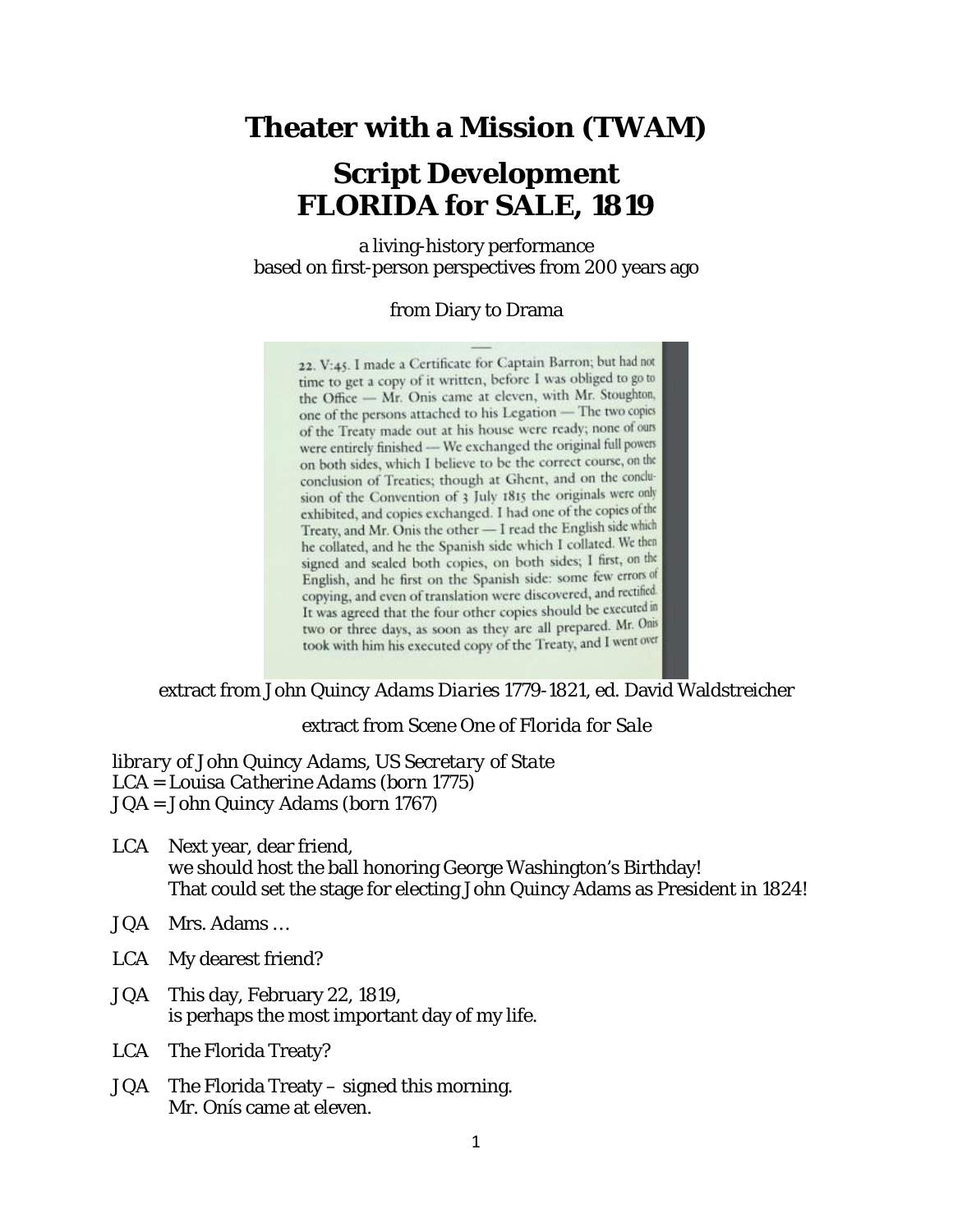I had one copy of the Treaty, and Mr. Onís the other – I read the English side (which he collated), and he read the Spanish side (which I collated).

We discovered, and rectified. some few errors of copying, and even of translation. We signed and sealed both copies, on both sides. Then I delivered our copy to President Monroe and took the Treaty to the Senate.

- LCA Yes Mr. Fromentin, the Senator from Louisiana, told me the Senate received your Treaty with "universal satisfaction."
- JQA Its prospects are propitious and flattering in an eminent degree Shall I read you what I've been writing about the Treaty, in my diary?
- LCA Please do, dearest friend. I delight in hearing you read.

Necessarily at the center of her world was her husband, the more so because her children were so often displaced and absent, and she was more consistently a wife than a mother. Later in life, she would offer a portrait of him, lightly disguised as "Lord Sharply," in her incomplete roman à clef, The Metropolitan Kaleidoscope, written in 1827. It is worth a full quotation:

Lord Sharply was a man of outstanding talents; and great acquirements. He was the creature of Art rather than Nature. He had filled many high Stations most honorably and with great satisfaction to the Nation and Government he represented. His knowledge of mankind was vast formed however more from Books than from the actual and enlarged Study of man; which led him often to shock their prejudices and wound their feelings; dangerous things to trifle with, as prejudice is often the predominating impulse of their actions. His mind was stored with Classical and polite literature, and his every thought might be said to teem with learning. His taste had been cultivated in the best schools of modern refinement. Perseveringly laborious, there were few things too difficult for him to atchieve, and the natural coldness and reserve of his manners defied the penetration of the most indefatigably prying curiosity, to dis-

### extract from *Mrs. Adams in Winter* by Michael O'Brien

#### extract from Scene One of *Florida for Sale*

LCA "Perseveratingly laborious – the good of the Country your constant aim …"

> I've been scribbling, too – a novel about life in our nation's capital. Would you like to meet a character I've just created?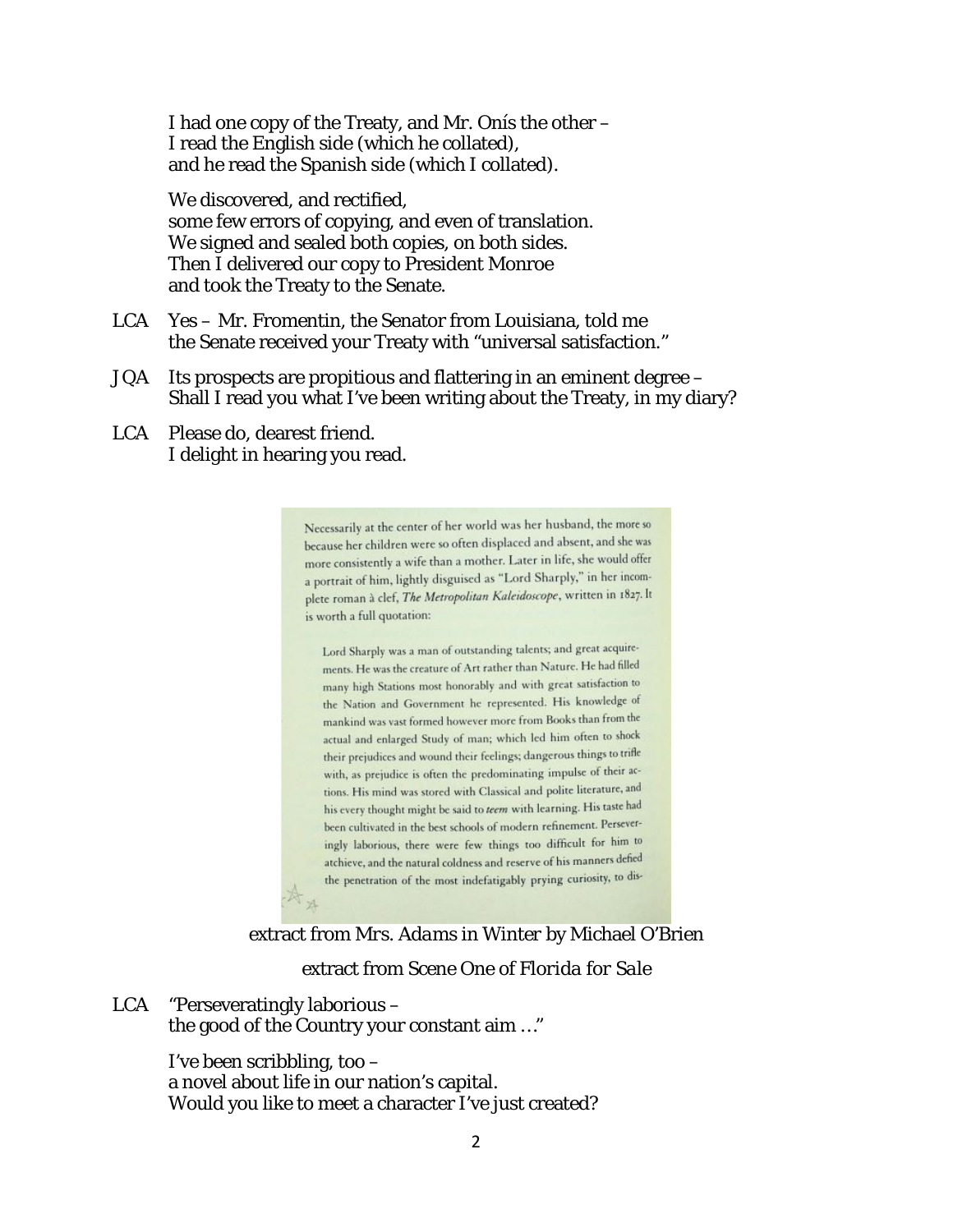- JQA Yes, indeed, Mrs. Adams I delight in hearing you read.
- LCA "Lord Sharply" is his name. Here's how I describe him:

"Lord Sharply was a man of outstanding talents – Perseveratingly laborious, he had filled many high Stations with great satisfaction to the Nation. But he viewed mankind as the medium through which the great plans he formed for the welfare of his Country were to be matured. The good of his Country was his constant aim. Only those who were the most constantly in his society could sometimes observe the flashing of his eye, and the tremulous motion of his lip, conveying some faint idea of the volcano that burnt within  $-\ddot{}$ 

He's based on a character from real life – do you recognize the original?

- JQA I don't think so, Mrs. Adams. Is he someone we know?
- LCA Think on it, kind sir someone matching my description may yet spring to mind.

Aunque el gobierno federal hace alarde de la filantropía y dulzura con que los trata, no puede prescindirse de observar, que cualesquiera que sean sus disposiciones para llenar en este punto sentimientos tan propios del siglo presente, y de todos los paises libres como el Americano, el resultado es que diariamente se ve á los indios despojados de sus tierras por medio de compras, que muchos gradúan de fraudulentas, ó de tratados poco equitativos, como tambien por medio de las armas. Sucede frecuentemente que los colonos, establecidos en la frontera ó cerca de las tierras de los indios, hacen incursiones en  $\mathbf{1}$   $\mathbf{1}$ 

extract from Luis de Onís *memorias*, 1820

extract from Scene Two of *Florida for Sale*

*Drawing room of Ambassador Onís, near 1 in the morning of 22 February 1819: CO = Federika Christina von Mercklein, the Ambassador's dead wife LO = Luis de Onís y González-Vara, the Spanish Ambassador*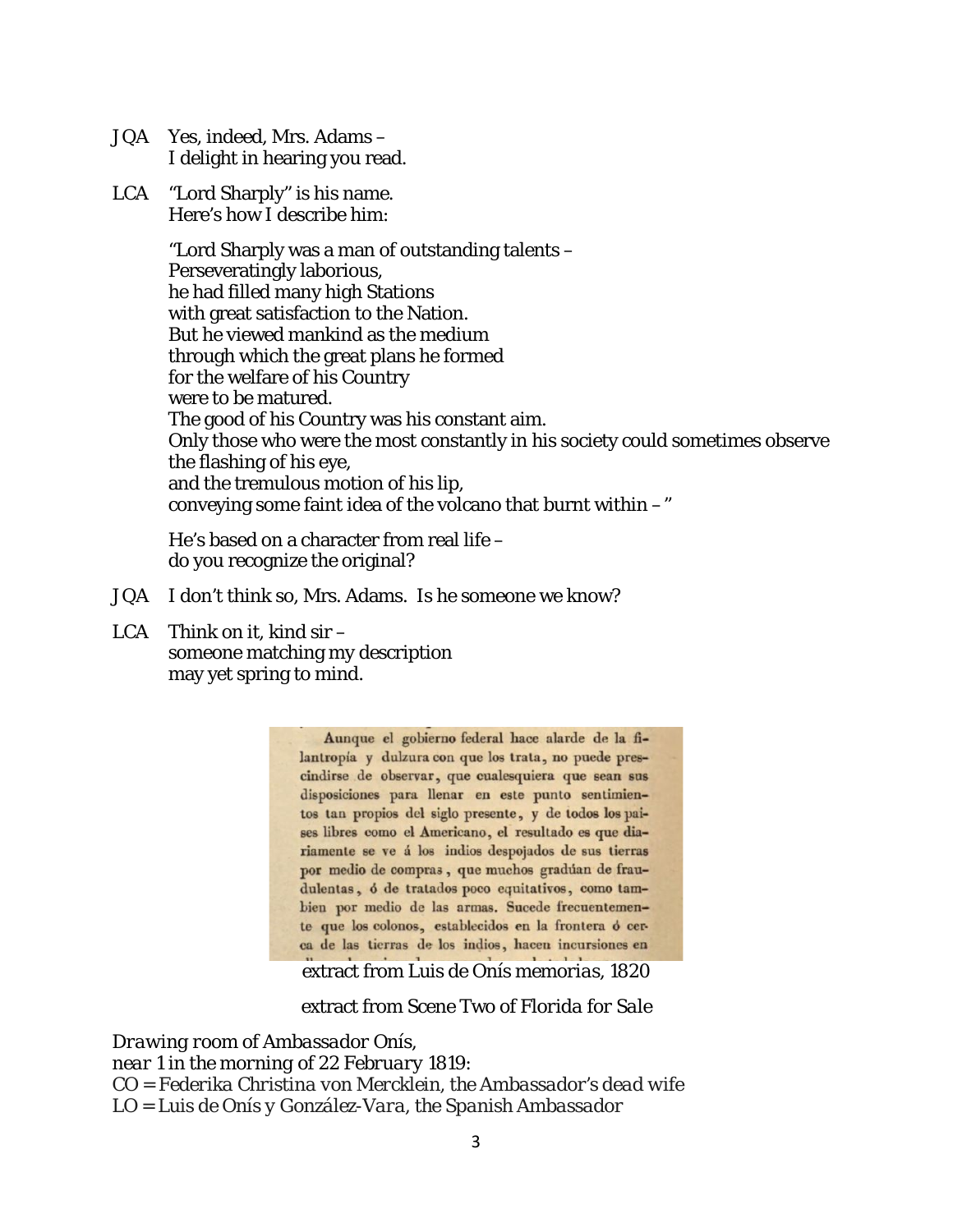- CO *Sits, opens her book, and reads softly:* "Aunque el gobierno federal hace alarde de filantropía y dulzura con que los trata, el resultado es que diariamente se ve á los indios despojados de sus tierras …"
- LO *off left, singing* Tengo fé en el despertar de España:
- CO *joins in*  por siglos y siglos, ante gente estraña, siempre invicta fué.
- LO *enters* Cristina! Mi amor? I could have sworn I heard your voice … La voz mas dulce del mundo … Silenced now.

My love, it's done. The great work that I came here to  $do$ to this nuevo mundo whose fevers sapped your life – The Florida Treaty, signed today [hoy firmado]!

- $CO$  *;Y* los indios? ¿"despojados de sus tierras por medio de tratados"?
- LO They're calling it by our names, Cristina: El tratado de Adams y Onís, Y probará, mi alma, una obra digna de tu nombre.
- CO "No siempre se les hace justicia!"
- LO What have I won? I've saved Nueva España for España, mi vida – the Western boundary I've negotiated confirms Tejas y California as indisputably Spanish. The most opulent and desirable provinces in North America remain: Tierras Españoles.
- CO "Queda la mejor parte de sus tierras adjudicada á los Estados-Unidos."
- $LO$  I've saved our treasury, too bankrupted by Napoleon. Saved it from an endless procession of unpayable land claims.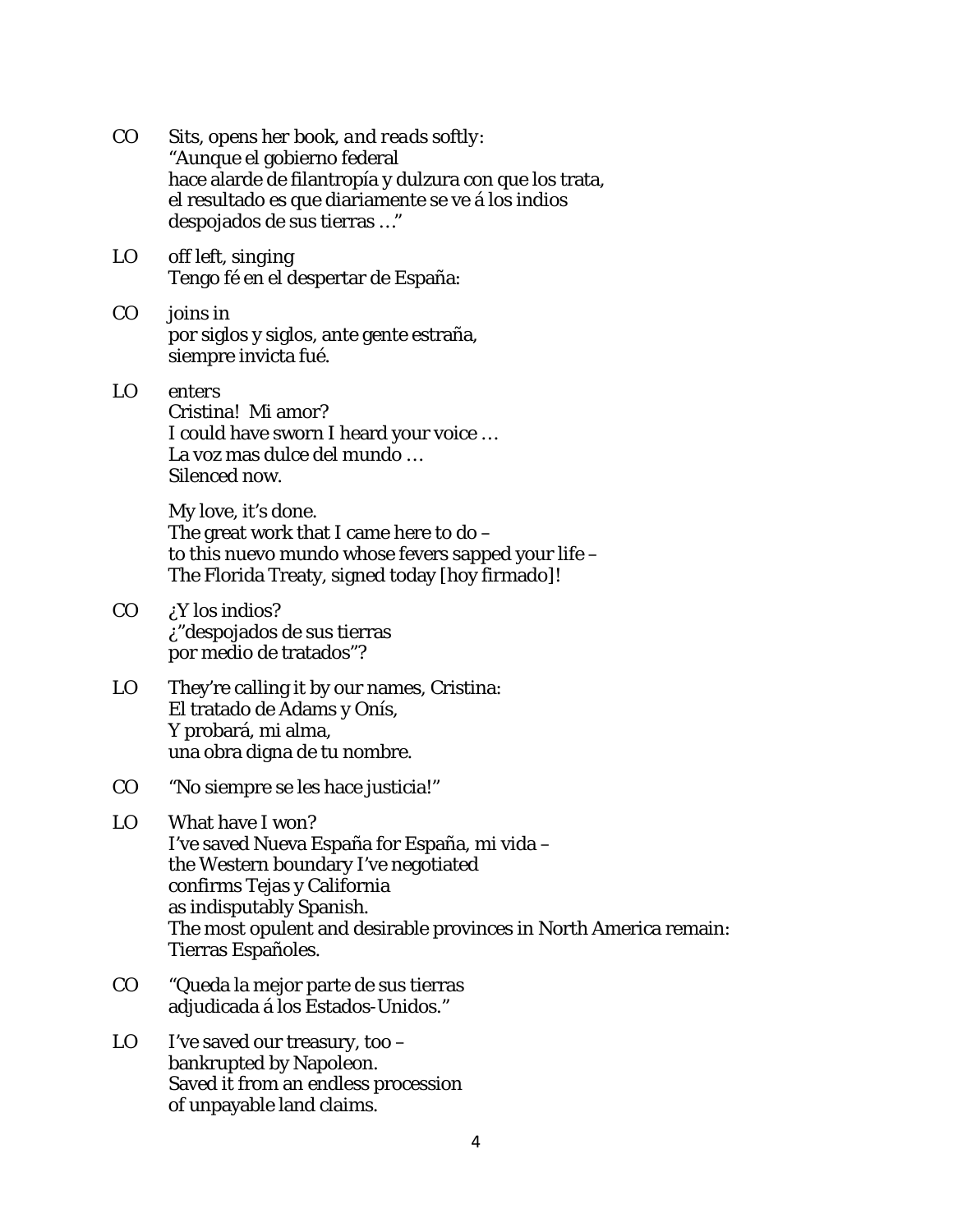The US gets Las Floridas – But they also get all of Florida's debts.

CO "hacen incursiones en ellas, y les privan de sus ganados, y de todo lo que pueden haber á las manos!"

LO And I think I've saved our Treaty from rejection. Ten years of hard labor, Cristina! A decade of diplomacy in an alien land that's killed you and made our children estrangeros en su propia patria. But I've made sure los americanos will eagerly adopt this Treaty. La Florida sells herself – "the topographical situation of the country, the fineness of the climate, the fertility of the land" – and "bear in mind, that the Americans have a passion for frequently abandoning one piece of land for another, and for always preferring new lands to old."

#### THE PROCTORS-ANTONIO, GEORGE, AND **JOHN**

BY ROSALIND PARKER

(Read November, 1943)

This is the story of three generations of a Negro family in Tallahassee-of Antonio, George, and John Proctor. Concerning Antonio, Juan de Arredondo y San Felices, Spanish auditor of war, attested in St. Augustine in 1816, "This man is not one of the ordinary mulattoes of the place." Later we find a roster of Florida's prominent men testifying to the same effect. What was said of Antonio could, with equal truth, have been remarked of his son and grandson.

According to an account of his life in the Florida Sentinel of July 3, 1855, Antonio Proetor was born a slave in Jamaica about 1743. "It is known as a historical fact," said the paper, "that he was at the battle of Quebec, on the 13th Sept. 1759, some 96 years ago. His recollection of that event was clear and distinct. He was there in the capacity of a body servant to an English officer, and was sixteen years of age, or more . . . He was subsequently engaged in the same capacity though under a different officer, during the early period of the Revolutionary war, between this and the Mother Country. He was in the vicinity of Boston at the time the tea was thrown overboard, and afterward at the battle of Lexington . . . Just here there is another wide gap in his  $% \mathcal{N}$ history, which we are unable to trace.

Long before the change of flags in 1821, and probably before<br>1800, Antonio became the property of the Indian trading firm of Panton, Leslie & Co., which employed him as an interpreter. In this capacity, states a memorial of 1848 in his behalf, he acquired "a great knowledge of the Indian character and language and had great influence over the Florida Indians." The Spanish authorities also used him as an interpreter. During the War of 1812, when Florida was attacked by the Patriots and their Indian con- $\label{eq:3} \begin{minipage}[c]{0.9\textwidth} \begin{minipage}[c]{0.9\textwidth} \begin{itemize} \end{itemize} & \text{A.} & \text{A.} & \text{A.} & \text{A.} & \text{B.} \\ \end{minipage}[c]{\text{The previous use of the private structure} \begin{minipage}[c]{0.9\textwidth} \begin{itemize} \end{itemize} & \text{A.} & \text{B.} & \text{B.} & \text{B.} \\ \end{minipage}[c]{\text{The new data} \begin{itemize} \end{itemize} & \text{A.} & \text{B.} & \text{B.} & \text{B.}$ tor, 185 aeres of land situated in the uncultivated orange grove about five miles from St. Augustine.

extract from Tallahassee Historical Society journal article about the Proctors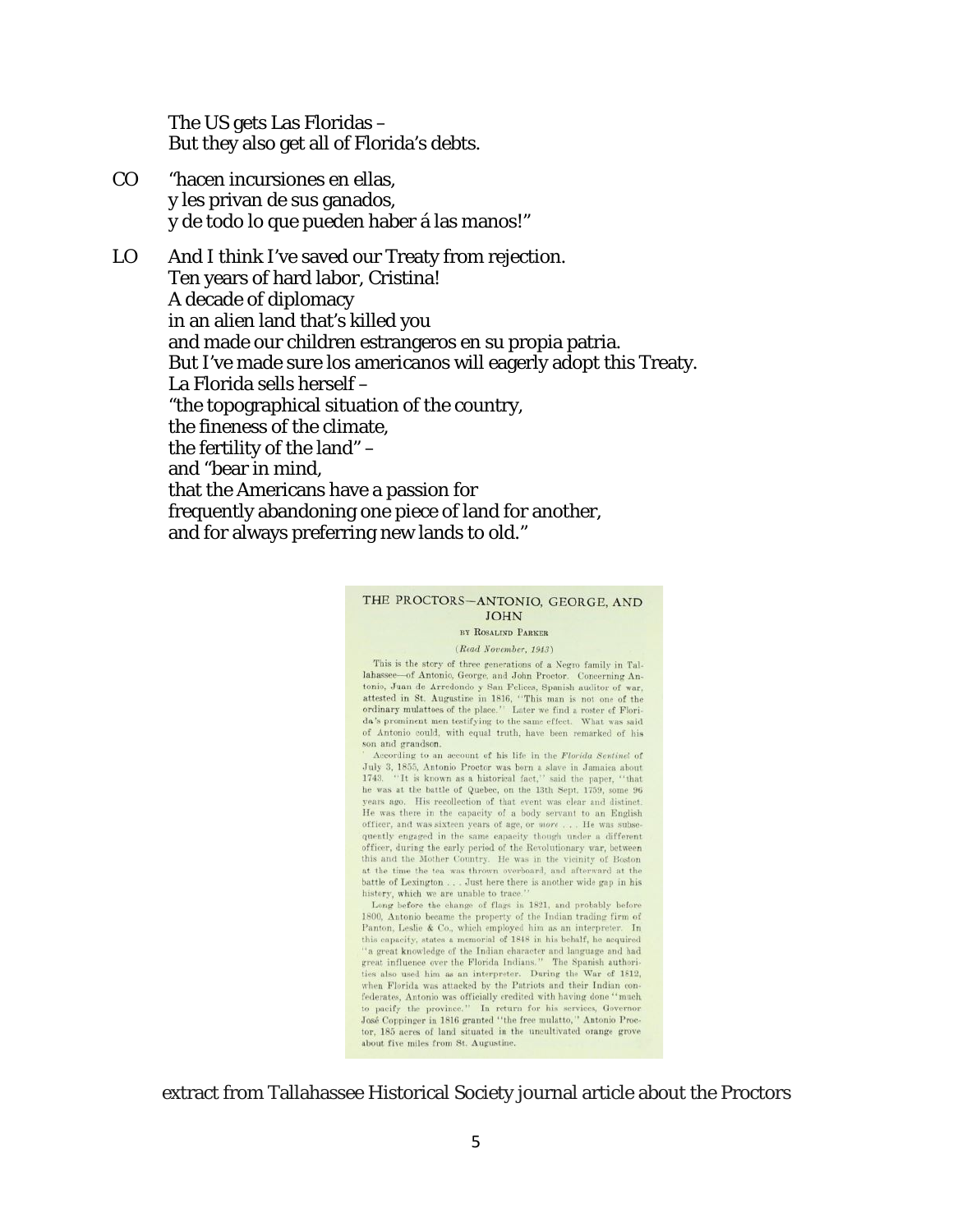#### extract from Scene Three of *Florida for Sale*

*Antonio Proctor's cabin, in an orange grove near St. Augustine AP = Antonio Proctor, free black citizen and property owner GP = his son George*

- AP *enters center, singing* Yankee Doodle went to town, A-riding on a pony, Stuck a feather in his cap And called it … Spanish Tony. George! Mijo!
- GP *offstage* Sí, papa?
- AP Come write me a letter.
- GP Sí, papa in a minute …
- AP Ahora mismo, mijo march!
- GP Sí, mi capitán marchamos! *Enters marching to this song:* "Todos los buenos soldados Que asentaren a esta guerra …"
- AP Where are you marching, little soldier [soldito]?
- GP To defend the free blacks of Las Floridas!
- AP I see … Good instinct, son, but bad timing History has stolen a march on you. El Gobernador Coppinger tells me that a Treaty's just been signed, ceding Las Floridas to los Estados-Unidos. Time to lay down your rifle, and take up the pen.
- GP Por qué, papa?
- AP "Para qué," mijo. To write me a letter.
- GP Who to, papa?
- AP "To whom," George. To His Catholic Majesty Fernando VII [Fernando el séptimo] of Spain and to President James Monroe of los Estados-Unidos.
- GP Ready, papa fire away.